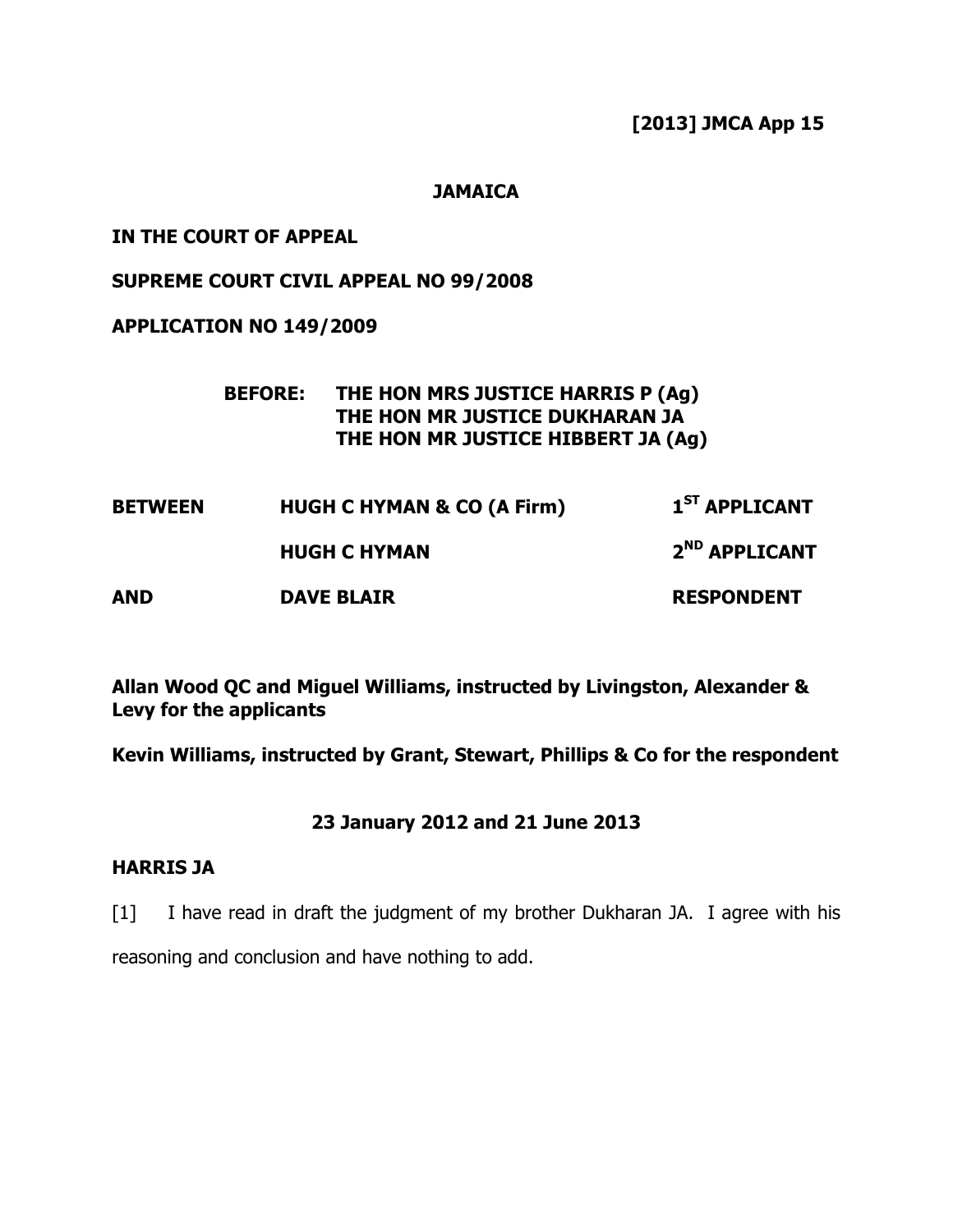#### DUKHARAN JA

[2] This is an application to discharge an order made by Harrison JA (as he then was) in chambers on 26 March 2009, dismissing a procedural appeal. The applicants also seek an order that leave be granted to file and serve their defence within 14 days from the date of the hearing of this application.

#### The factual background

[3] On 19 December 1991, the respondent was seriously injured while on the job and in the employment of Alumina Partners of Jamaica (ALPART). He brought an action against ALPART and sought damages in respect of burns and other injuries he sustained. Between 1991 and 1995, the respondent was represented by Mr Lance Cowan, who was then an associate at Dunn Cox & Orrett. In 1995, Dunn Cox & Orrett merged with Milholland, Ashenheim and Stone to form the firm Dunn, Cox, Orrett & Ashenheim. It then became clear that the new firm had a conflict of interest in representing the respondent as ALPART was a client of the old firm of Milholland, Ashenheim and Stone. As a result of the merger, Mr Cowan handed over the respondent's file to Mr Hugh Hyman and his firm (the applicants) in October 1995. At this point, approximately four years had already expired with regard to the cause of action in negligence that had arisen against ALPART on 19 December 1991.

[4] The applicants resumed discussions with ALPART with a view to settling the matter. By December 1996, it became clear that ALPART was not prepared to settle on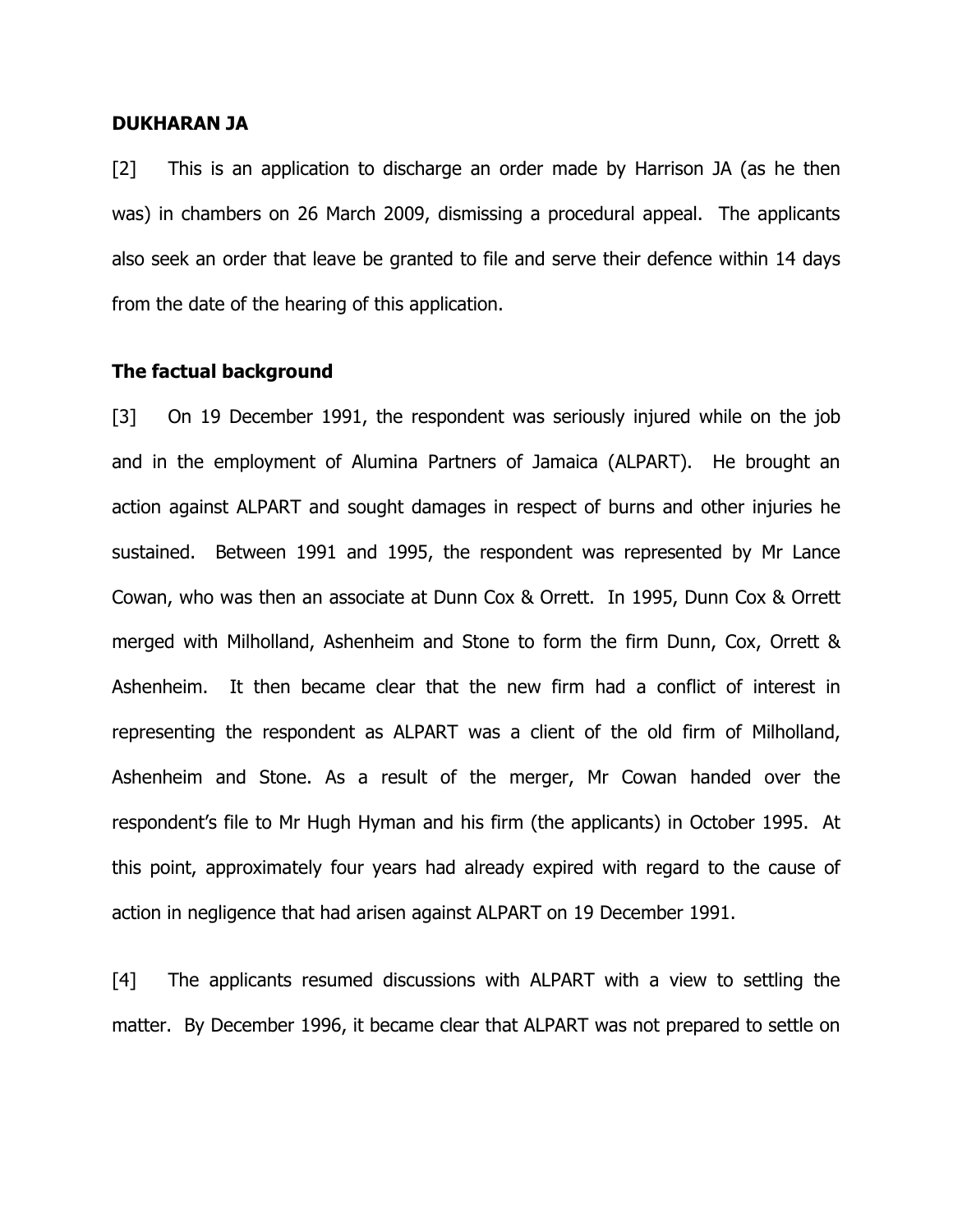the applicants' terms. The applicants were claiming in excess of \$4,500,000.00 whereas ALPART was offering \$650,000.00.

[5] On 27 December 1996, the applicants issued a writ of summons but no statement of claim was filed. It was not until 10 February 1999 that the applicants settled and filed the statement of claim. The writ that was filed on 27 December 1996 had not been served on ALPART and had expired on 26 December 1997. No application was made by the applicants prior to the expiry of the writ to extend its life.

[6] It was not until one year after, that the applicants on 24 December 1998, filed an ex-parte application to renew the writ and for leave to file the statement of claim and to serve both the writ of summons and the statement of claim.

[7] An order was made by Orr J on 11 January 1999, on an ex-parte application, renewing the writ of summons. Orr J extended time for service of the writ of summons and statement of claim on ALPART to within 30 days of 11 January 1999. This meant that service should have been effected on or before 10 February 1999. The writ was not sent for service on ALPART by registered post until 10 February 1999.

[8] On 25 March 1999, ALPART filed an application to set aside the service of the writ on the basis that it was served outside the limitation period. In a bid to avoid the matter being struck out, the respondent accepted \$850,000.00 from ALPART in settlement of the claim filed in 1996. The respondent has contended that due to the applicants' negligence he had lost the opportunity to pursue his claim against ALPART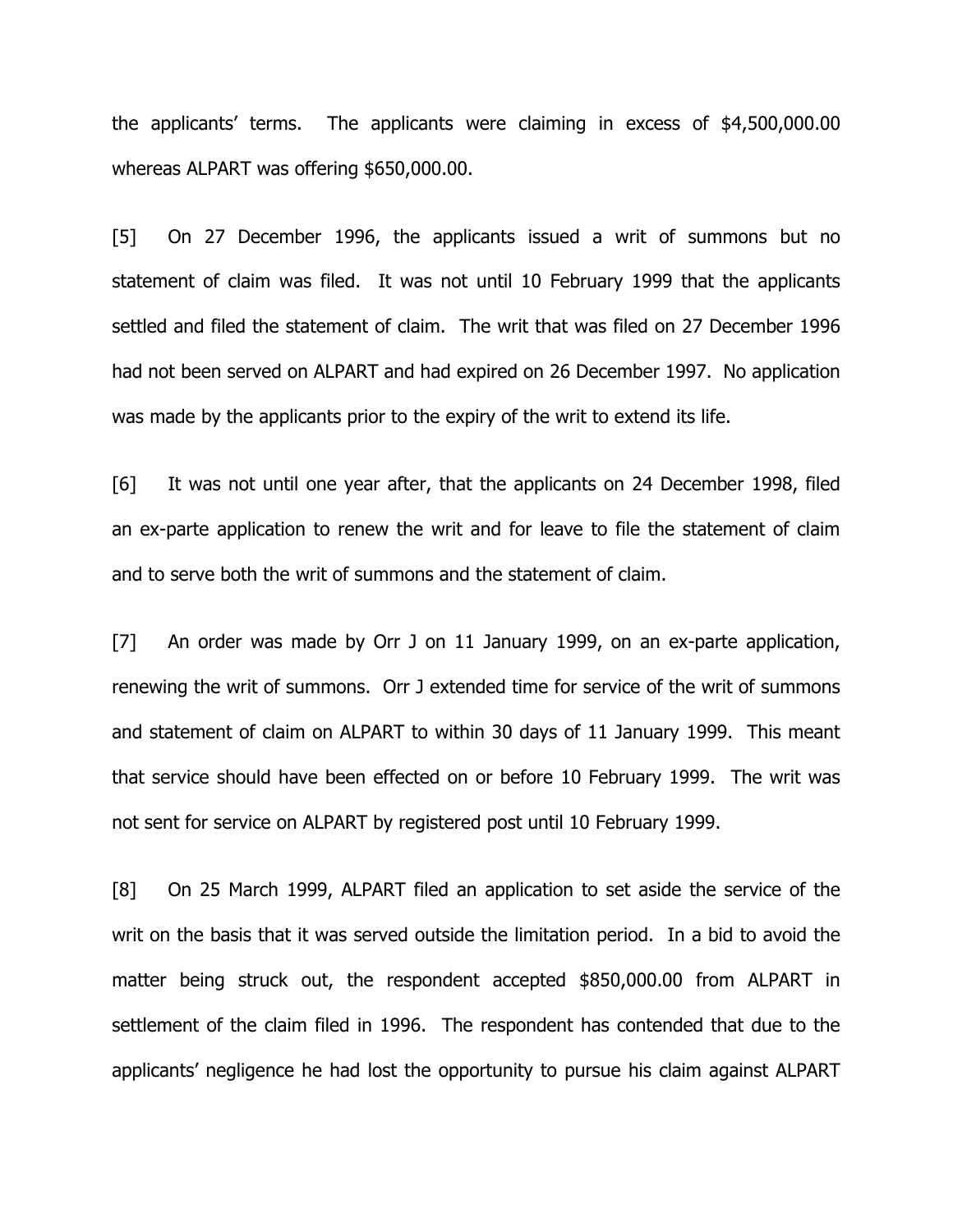and that he was forced to compromise his claim against ALPART and had only recovered a portion of what he would have obtained in the suit. It is against this background that he filed a claim against the applicants seeking damages for negligence.

[9] The applicants failed to file an acknowledgment of service of the claim and statement of defence within the stipulated time. Judgment in default was entered against them. They filed an application to have the default judgment set aside. The matter came before Brooks J (as he then was), who refused to set aside a regularly entered judgment.

[10] The order of Brooks J was appealed and it came before Harrison JA on 26 March 2009 as a procedural appeal. Harrison JA agreed with Brooks J and said at para 30 of his judgment:

> "The Appellants would in my view, have great difficulty challenging the issue of liability. In my judgment, the next stage in the proceedings would be the assessment of damages and it would be for the judge making that assessment to say what value should be placed on the loss suffered by the Respondent as a result of the Appellants' negligence."

At para 31 he concluded:

"Clearly the Appellants have not satisfactorily demonstrated that there is some likely prospect of success on their part should the matter proceed to trial."

The appeal was dismissed with costs to the respondent to be taxed, if not agreed.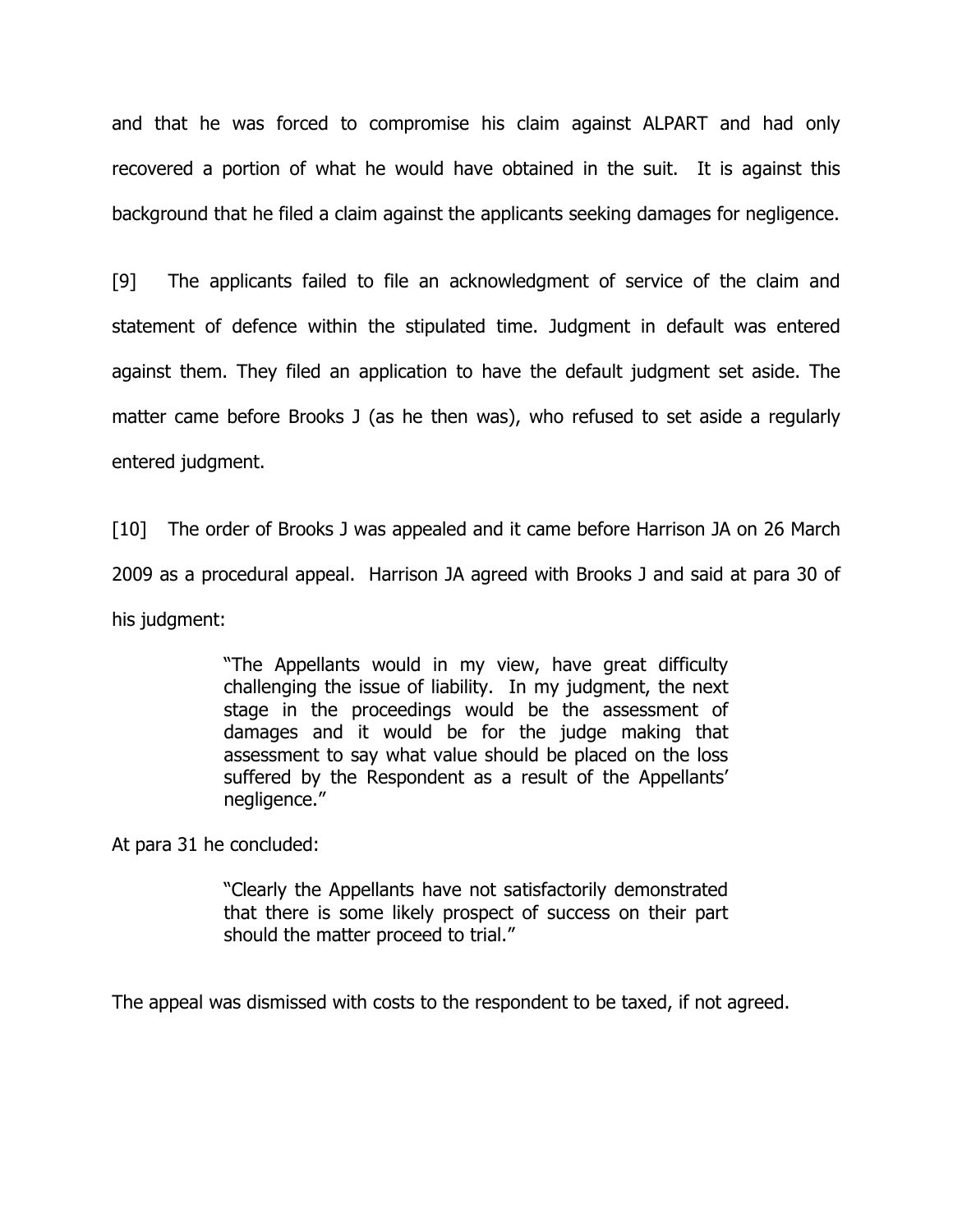[11] It is against this background that the applicants have sought orders to discharge the judgment of Harrison JA and that they be granted leave to file and serve their defence within 14 days from the date of the hearing of this application.

[12] The grounds on which the applicants are seeking the orders are as follows:

- "1. The learned Justice of Appeal was wrong by holding that the Appellants had no real prospect of success since the Respondent had suffered no loss, which was occasioned by the Appellants' alleged negligence;
- 2. The finding that the Respondent had lost something of value was contrary to the weight of evidence;
- 3. The learned Justice of Appeal in coming to his conclusion failed to consider or appreciate:
	- (a) That in order for the Respondent to establish his cause of action he would have been obliged to show that he suffered loss or damage and that this issue having been raised on the application to set aside judgment was a triable issue which entitled the Appellants to a hearing.
	- (b) An assessment of damages to determine the amount of damages to be paid to the Respondent is not equivalent to a trial on the merits because even if nominal damages or no damages were awarded on the assessment there would have still been a judgment entered against the Appellants (a set of professional persons). Where [sic] if the Appellants had succeeded at trial they would have been completely exonerated.
	- (c) Further, on an assessment the Appellants would have been obliged to bear the costs of the judgment and the costs of assessment. While if the Appellants were successful at trial,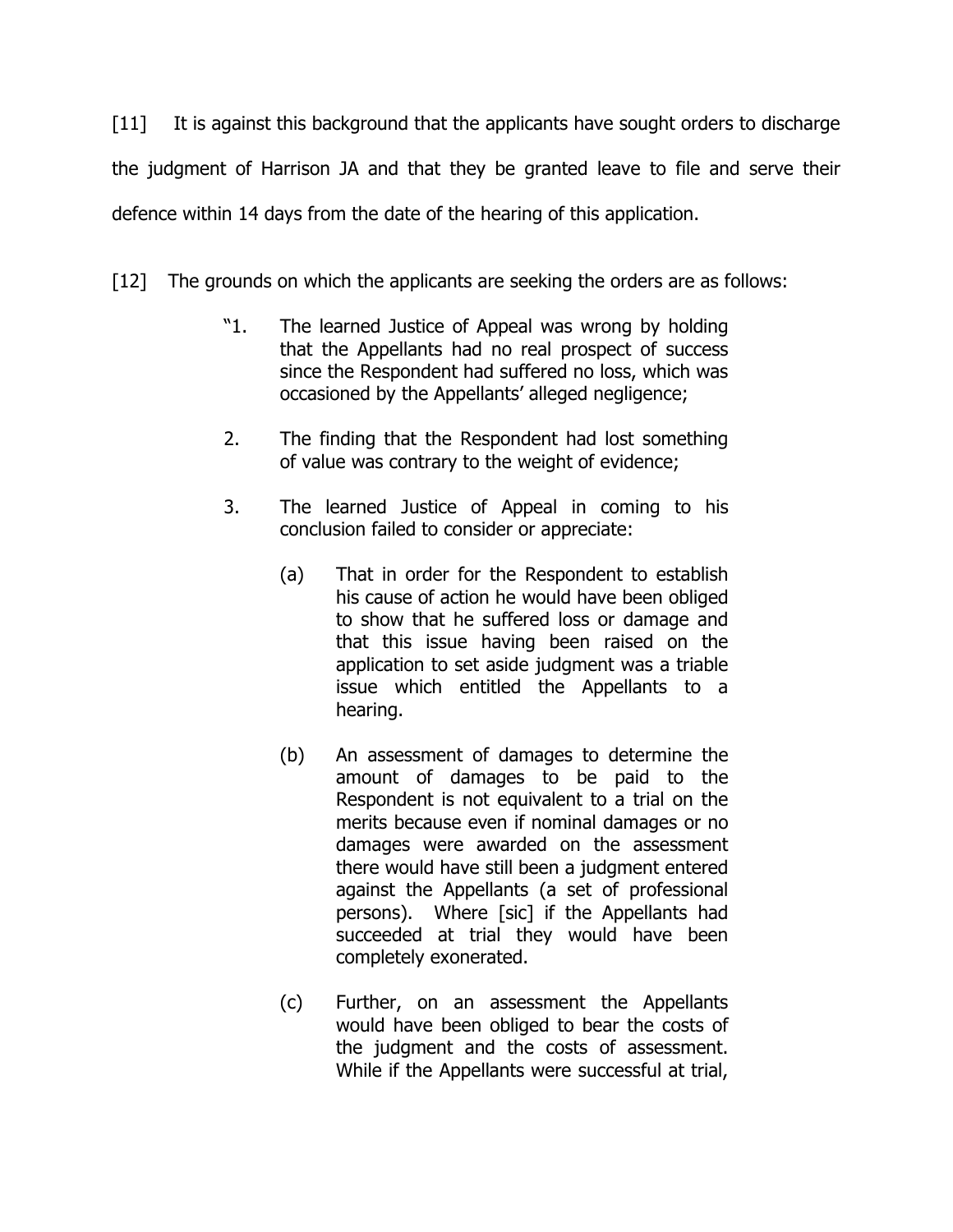it would be for the Respondent to pay the costs.

- (d) At a trial the Respondent would still have an opportunity to prove its [sic] damages if any. While allowing the Appellant a similar opportunity to disprove liability.
- 4. The learned Justice of Appeal failed to appreciate that if there was no loss to the Respondent, the Appellants would not be liable for damages to the Respondent.
- 5. The learned Justice of Appeal was wrong by not considering the prospect of success of the Respondent's claim if he had not lost the opportunity to pursue the claim.
- 6. The learned trial judge was wrong in not considering whether the amount for settlement was adequate compensation and therefore the Respondent would not have suffered any loss."

[13] Mr Wood QC, for the applicants, argued the grounds of the application together for convenience. He was critical of rule 12.13 of the Civil Procedure Rules (CPR), in that, by that rule, the applicants role would be that they could not actively participate at the assessment of damages except in relation to costs. He submitted that that result is so startling and so repugnant to any principles of natural justice that he would ask this court to review the matter. He however conceded that there was an element of negligence on the part of the applicants. He urged the court to set aside the default judgment. However, he added that if that order is to stand, then alternatively the applicants could be allowed to fully participate at the assessment.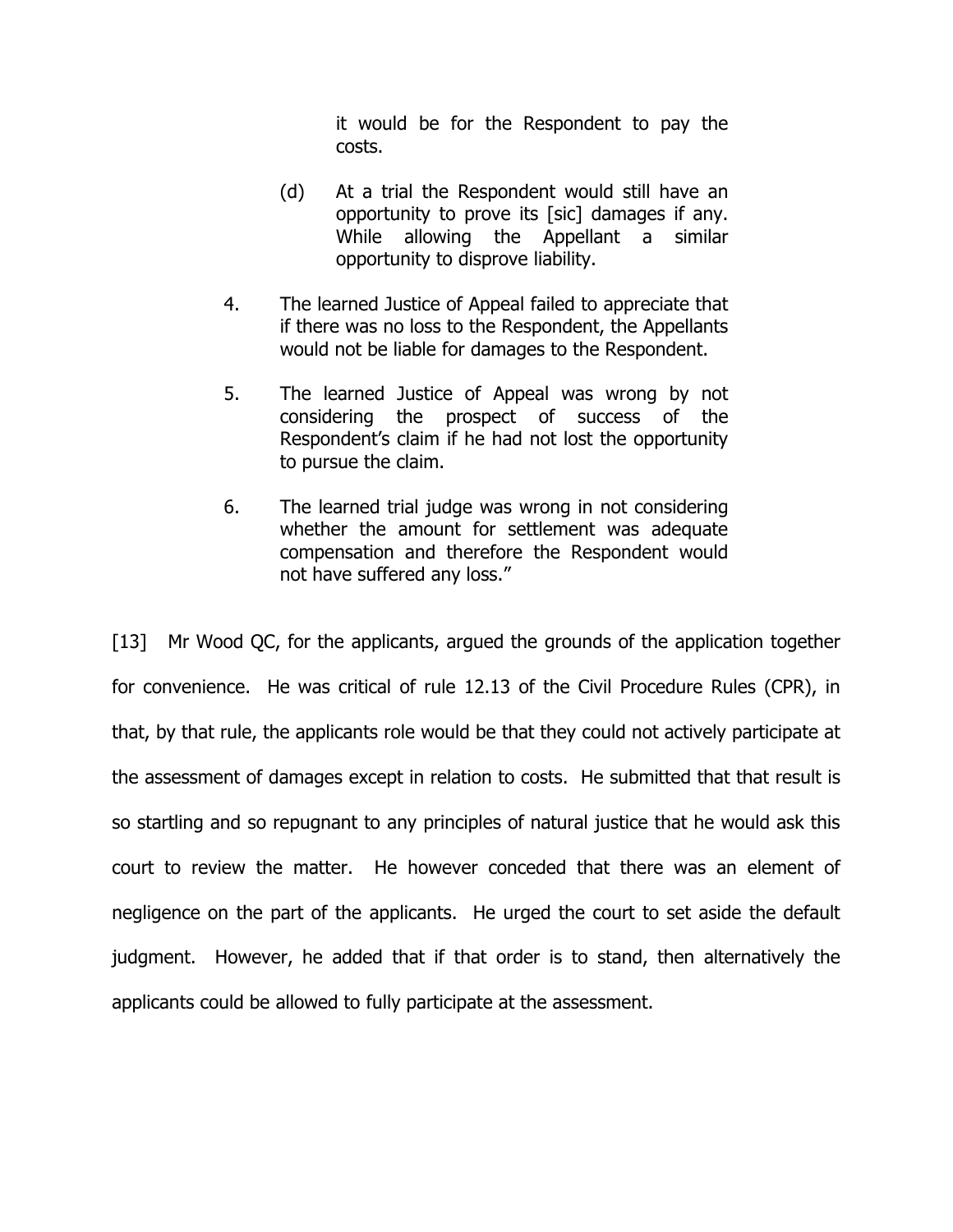[14] Learned Queen's Counsel further submitted that the applicants had a constitutional right to participate, as the Constitution guarantees the right to a fair hearing. He argued that any rule in the CPR must be read subject to the constitutional guarantee. He said rule 12.13 would be an absurdity if one could not participate.

[15] Learned Queen's Counsel expressed concern that the sum of \$850,000.00 was not disclosed in the respondent's particulars of claim, as this sum was categorized by Brooks J as an ex-gratia payment. He submitted that this should be allowed to be brought out at the assessment of damages. Counsel further submitted that the issue of damages is a part of the cause of action of negligence. If the respondent failed to prove damages, he would have lost his case against the applicants. This was an issue of liability and should have been sent to trial. He further submitted that if the applicants were correct that \$850,000.00 was adequate compensation, the respondent would not be able to establish that "he lost something of value" and as a consequence the applicants would have succeeded in proving that the 1996 suit was of no value to the respondent.

[16] Counsel submitted that the court had a wide discretion to set aside a default judgment and that under rule 16.3 the applicants should be allowed to be heard on the assessment. Counsel cited Mills v Lawson and Skyers (1990) 27 JLR 196, Blagrove v Metropolitan Management Transport Holdings Limited and Lloyd Hutchinson SCCA No 111/2005 delivered on 10 January 2006 and Strachan v The Gleaner Co Ltd [2005] 1 WLR 3204.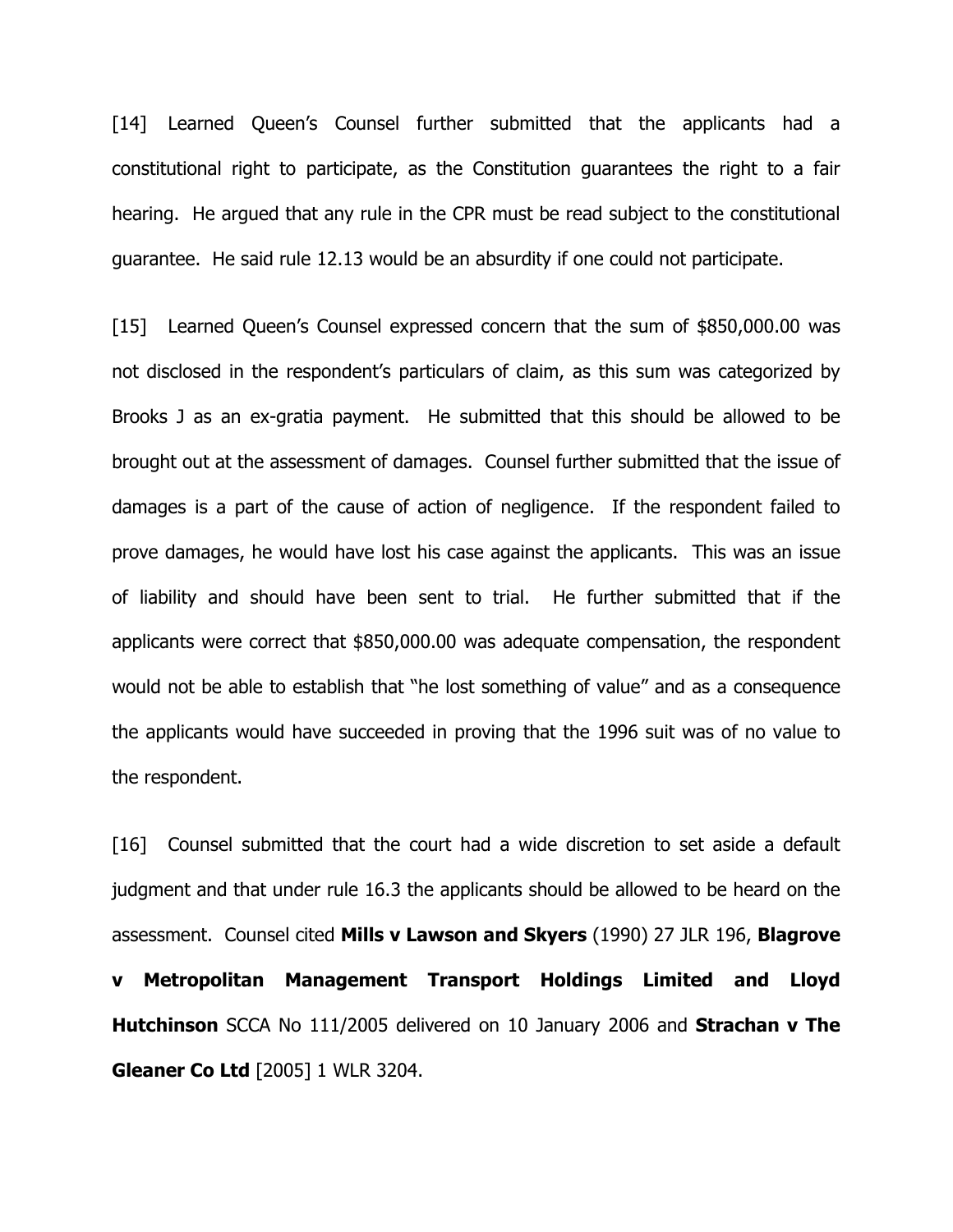[17] Mr Williams, for the respondent, submitted that the applicants had no prospect of successfully defending the claim. He said once the applicants failed to have the default judgment set aside, they would only have a limited window for them to participate in the matter as set out in rule 12.13 of the CPR. He submitted that Harrison JA was correct when he found that the applicants' failure to serve the writ of summons in accordance with the order of 1 January 1999 rendered the respondent's claim against ALPART worthless in law and/or in equity. The respondent's loss was occasioned by the applicants' negligence.

[18] On ground two, counsel submitted that the applicants never raised a challenge that there was merit in the respondent's claim against ALPART. That claim, having been rendered worthless by the applicants' negligence, Harrison JA was correct when he said, in holding that Brooks J was correct in his approach to the application that was before him, that the respondent had indeed lost something of value and that it was for an assessment court to determine what was the exact value of that loss.

[19] On ground three, counsel submitted that the question of loss, if such a question arose on the application to set aside the default judgment, was not such as to warrant a trial as the process of assessment of damages would quantify that loss attributable to the applicants' negligence. Counsel further submitted that despite the enactment of the CPR, an assessment of damages is a trial and there is no rule or provision in part 13 of the CPR which mandates a judge, who is considering an application to set aside a default judgment, to give consideration as to where the costs ought to lie in an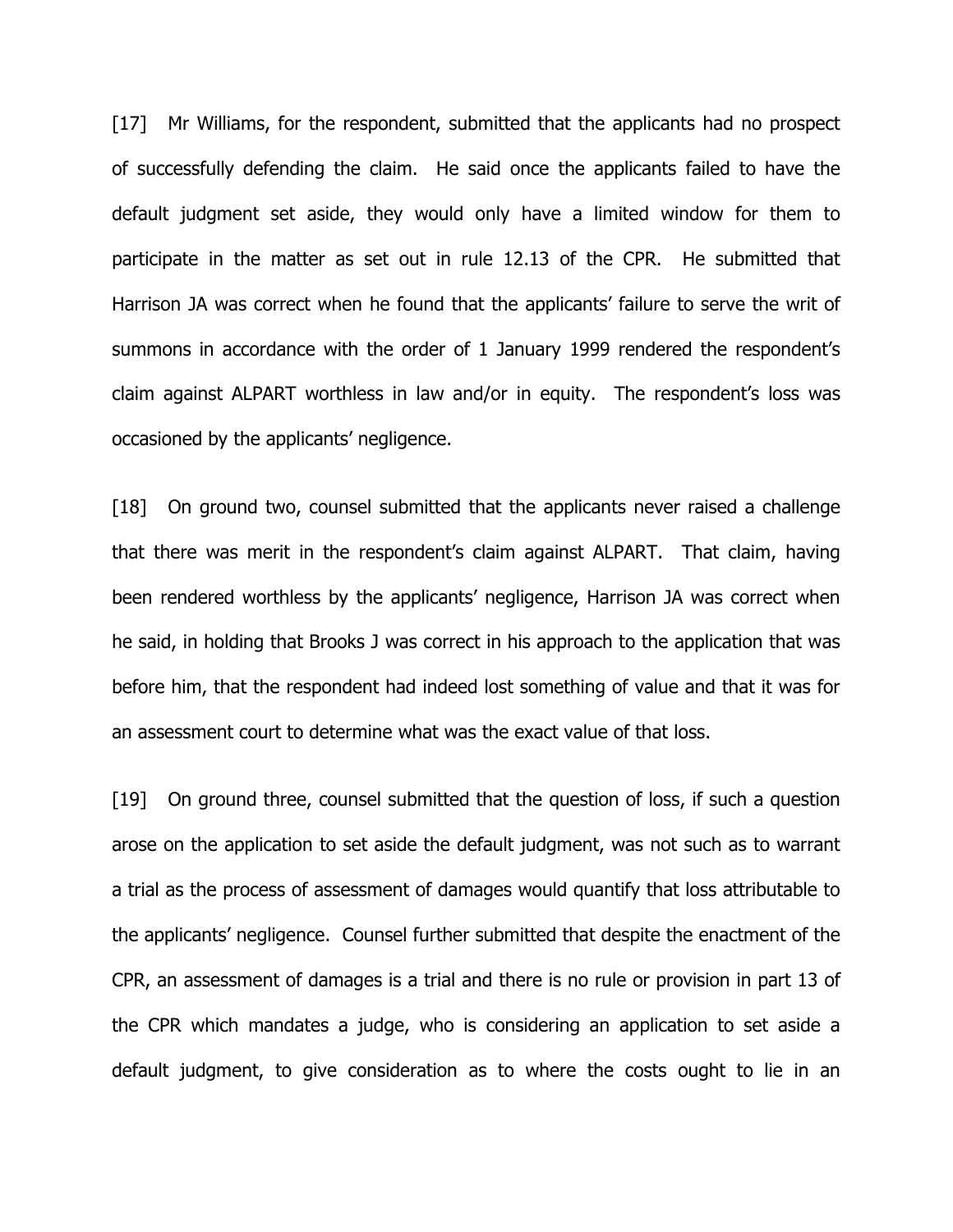assessment as against a trial. It was counsel's submission that the judge below made a clear finding of negligence against the applicants with regard to the failure to serve the writ of summons in accordance with the order of 11 January 1999.

[20] On ground four, it was submitted by counsel that the applicants having been found negligent, it was for an assessment court to say what value was to be placed on the loss suffered by the respondent as a result of the applicants' negligence.

[21] On grounds five and six, it was submitted by counsel that since there was no challenge to the respondent's prospect of success against ALPART, it was proper to leave the matter of quantification or valuation of that prospect to the assessment court. It was further submitted that both Brooks J and Harrison JA found that the respondent should have his damages assessed, and at the assessment, the court should take into consideration how those damages have been affected by the ex gratia payment. This, counsel submitted, was the correct approach.

#### Analysis

#### Ground one

[22] "The learned Justice of Appeal was wrong by holding that the Appellants had no real prospect of success since the Respondent had suffered no loss, which was occasioned by the appellants' alleged negligence."

The crucial issue in this application, as Harrison JA found, is whether or not Brooks J had properly exercised his discretion when he refused to set aside a regularly entered judgment. In Evans v Bartlam [1937] 2 All ER 646, Lord Wright said at page 654: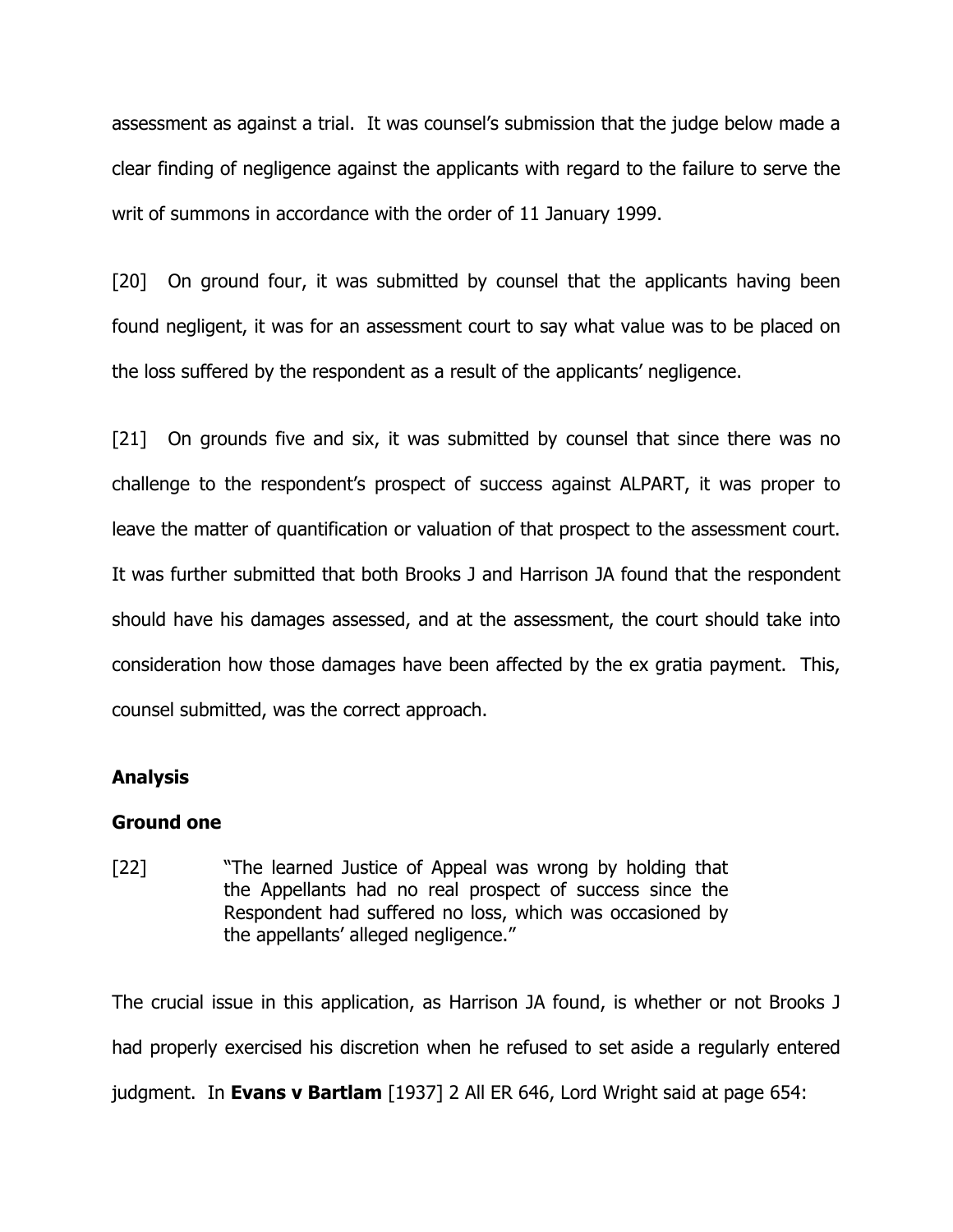"It is clear that the Court of Appeal should not interfere with the discretion of a judge acting within his jurisdiction, unless the Court is clearly satisfied that he was wrong. But the Court is not entitled simply to say that, if the judge had jurisdiction and had all the facts before him, the Court of Appeal cannot review his order, unless he is shown to have applied a wrong principle."

Part 13.3 of the CPR states:

"13.3 (1) The court may set aside or vary a judgment entered under Part 12 if the defendant has a real prospect of successfully defending the claim."

There was no challenge as to whether the application before the judge below was made promptly, or whether the applicants had given sufficient reasons explaining the circumstances within which judgment came to be entered. The sole issue before Brooks J was whether or not the applicants had a real prospect of successfully defending the claim brought against them.

[23] The failure to serve the writ of summons by the applicants, in accordance with the order of 11 January 1999 is in my view fatal. As Harrison JA stated, the claim against ALPART was rendered worthless in law and/or in equity by the actions or omissions of the applicants. I agree with Harrison JA that the next stage in the proceedings would be the assessment of damages and it would be for the judge making that assessment to say what value should be placed on the loss suffered by the respondent as a result of the applicants' negligence. This ground fails, in my view.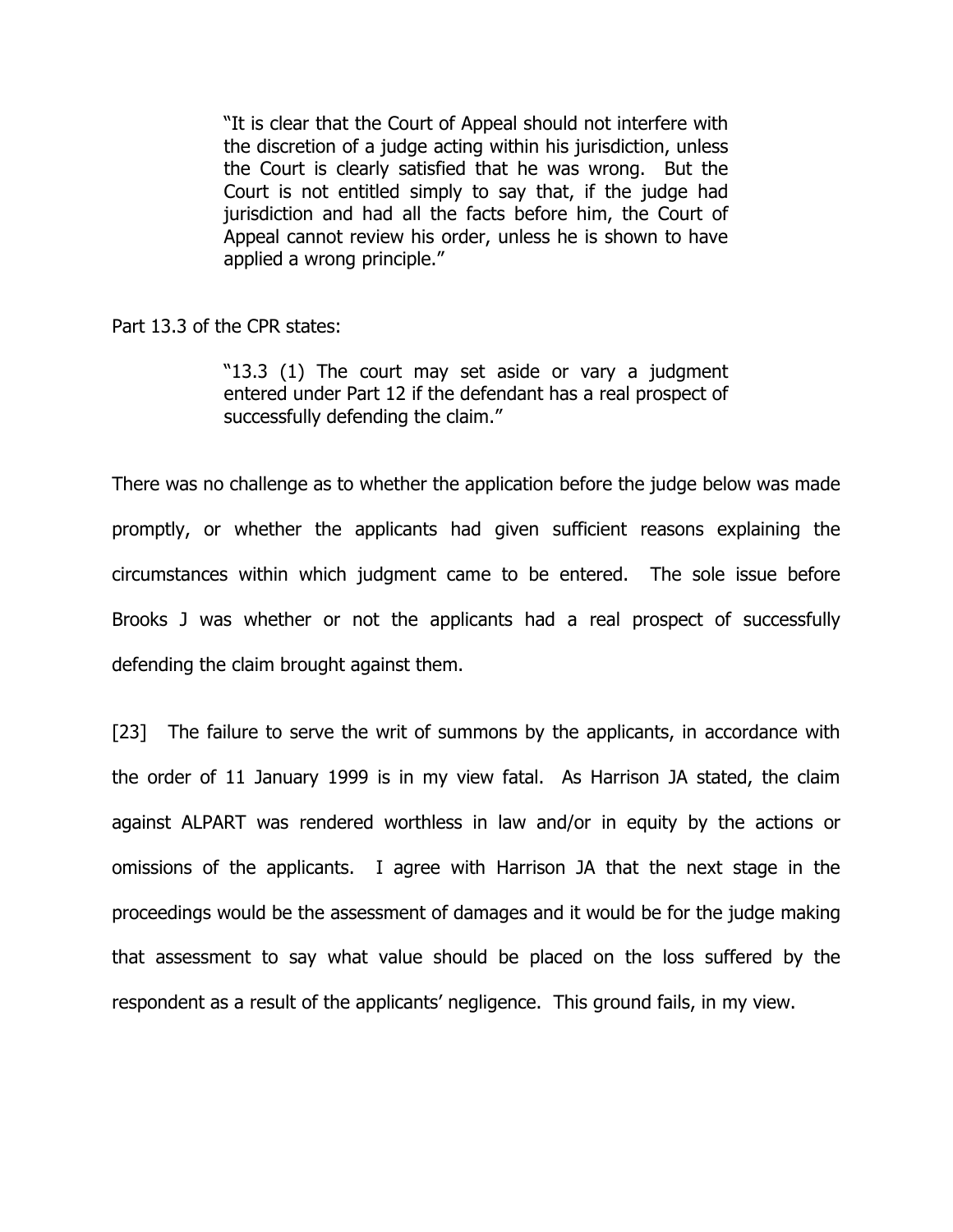#### Grounds two, three and four

[24] These grounds can be dealt with together for convenience:

"The finding that the Respondent had lost something of value was contrary to the weight of the evidence before him."

It is clear that the applicants never raised a challenge in respect of the respondent's claim against ALPART. Once the court made a finding that there was negligence on the part of the applicants in their handling of the 1996 suit, which resulted in losses to the respondent, the learned judge below was correct to allow the matter to proceed to assessment of damages, in order for the court to determine what value should be placed on the respondent's losses.

[25] When a person brings an action against his former attorney for negligence in the conduct of proceedings which has led to his action being struck out, his loss is normally measured by reference to his prospects of success in the primary litigation - see Kitchen v RAF Association [1958] 1 WLR 563. Mount v Barker Austin (a firm) (1998) PNLR 493 makes it clear that an evidential burden rests on the negligent attorney to show that the earlier litigation had been of no value to the client, so he had lost nothing by the attorney's negligence.

[26] Brooks J had concluded that the respondent would have lost something of value and deserved to have that loss quantified. He said at page 13 of his judgment:

> "The process of assessment of damages is to quantify the loss which is attributable to the defendant's wrong. In my view if Mr Blair seeks to have his loss assessed then he will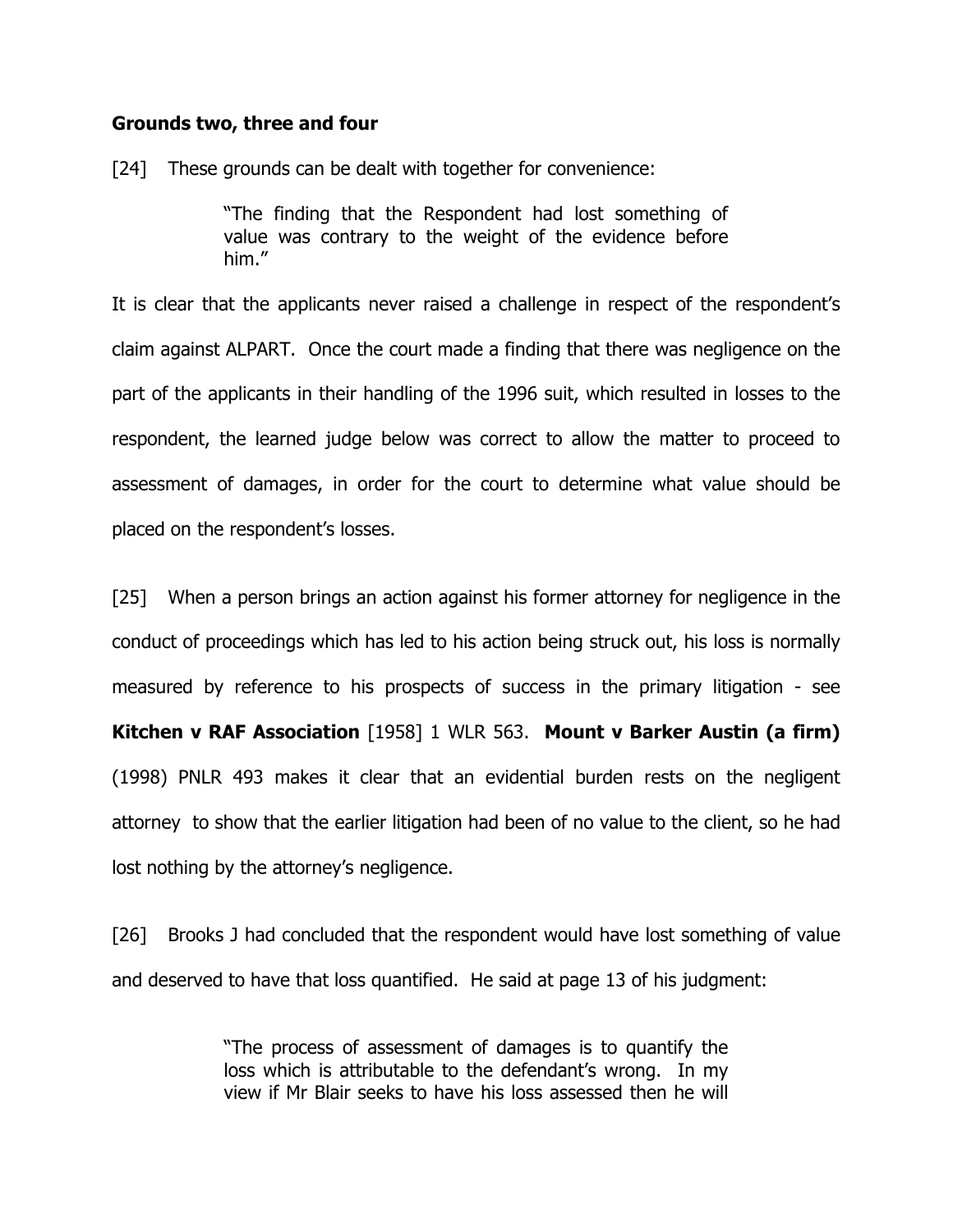have the burden of proving his loss and how it has been affected, if at all, by the compromise."

[27] Harrison JA agreed with Brooks J that the respondent will have the burden of proving his loss and how it has been affected, if at all, by the compromise, and in my judgment, he was correct in doing so.

[28] On ground six, counsel for the applicants was concerned that the ex gratia payment made to the respondent would not be taken into account as no mention of it was made in the particulars of claim. I agree with Harrison JA that Brooks J was correct in finding that the court should take into consideration how those damages have been affected by the ex gratia payment.

#### **Conclusion**

[29] It is clear that rule 12.13 of the CPR applies. It is subject to and in conformity with the dictates of the Constitution - see **Blagrove v Metropolitan Management** 

**Transport Holdings Limited.** The applicants having failed to have the judgment set aside will only have limited participation at the assessment. I agree with Harrison JA that the applicants have not satisfactorily demonstrated that there is some likely prospect of success on their part should the matter proceed to trial.

[30] For the foregoing reasons, the application to discharge the order of Harrison JA is refused with costs to the respondent to be taxed, if not agreed.